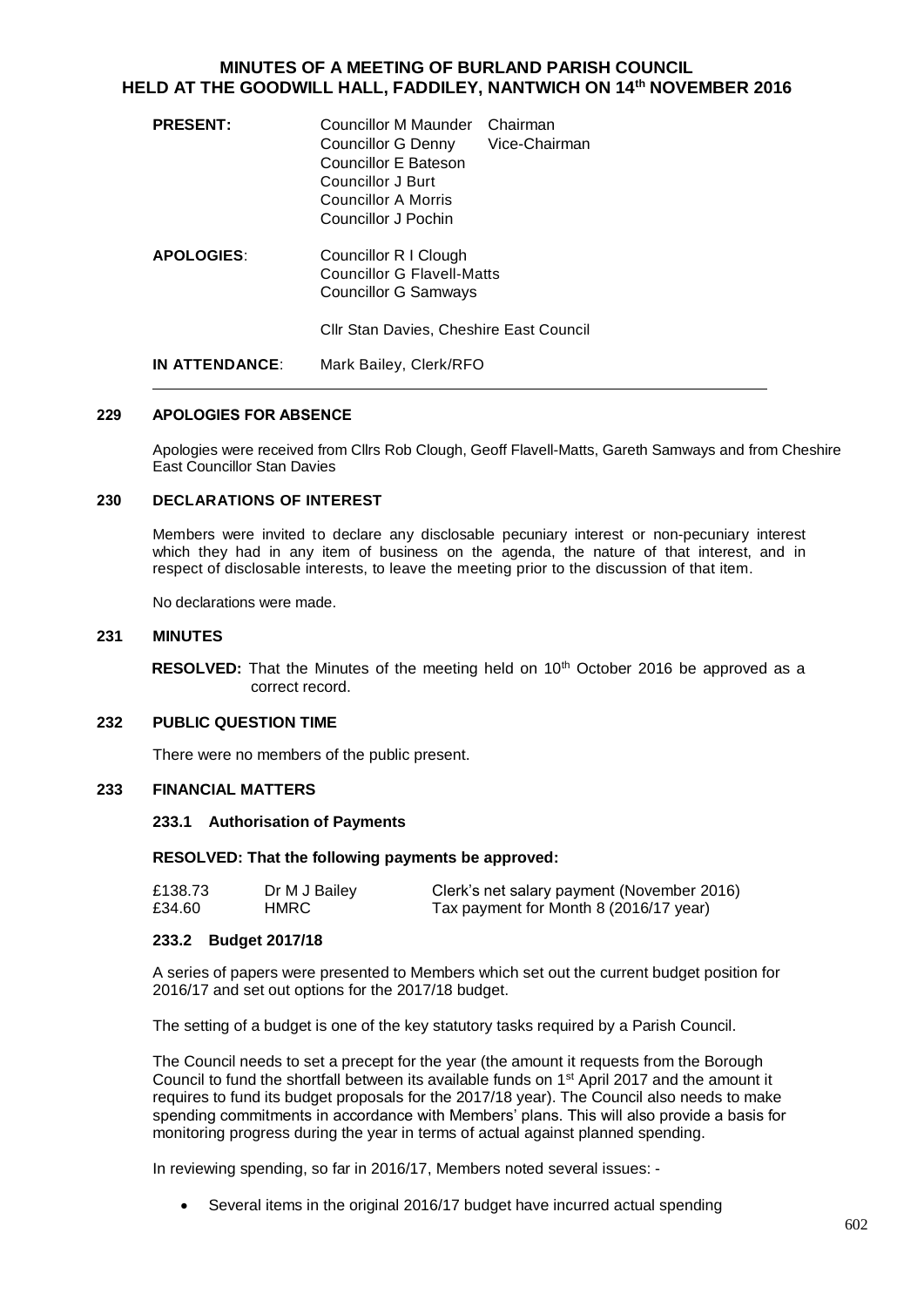commensurate with the amounts included in the budget for the year – these include registration with the Information Commissioner's Office; Clerk's salary, and internal/external audit costs

- Several items have incurred non-significant overspends against budget these include the cost of payroll services (which was over-spent due to the appointment of a new Clerk); insurance; and membership of the Cheshire Association of Local Councils (ChALC)
- A few items have occurred significant overspends against budgets these include maintenance costs for Spinner's Wood; website maintenance/hosting/upgrades; parish magazine advertising; and (potentially) the project of fitting a Speed Indication Device (SID) in the parish
- Finally, a few items have seen a significant underspend these include Clerk's expenses/training; purchase of second defibrillator; Member training; and purchase of a litter bin

Based on this analysis, Members need to identify activities carried out this year which need to be carried out next year and therefore need to be budgeted for. Members also need to identify items such as projects or schemes occurring in the current year and which will not occur in the next year. Finally, Members need to identify new schemes which are not an activity in the current year, but which need to be included in next year's budget for 2017/18.

Based on this process of analysis, the following existing budget items were identified by Members as needing to be included in the 2017/18 budget (some include a proposed increase for 2017/18, based on actual spend in 2016/17): -

|           |                            | £ $(16/17)$ | £ (17/18 – proposed) |
|-----------|----------------------------|-------------|----------------------|
| ٠         | Registration for ICO       | 35.00       | 35.00                |
| $\bullet$ | Clerk's salary (gross)     | 2,080.00    | 2,080.00             |
| $\bullet$ | Clerk's expenses           | 100.00      | 100.00               |
|           | Training for new Clerk     | 60.00       | 60.00                |
|           | <b>Payroll Service</b>     | 96.00       | 110.00               |
| $\bullet$ | Internal audit             | 95.00       | 100.00               |
| $\bullet$ | External audit             | 35.00       | 40.00                |
| ٠         | Insurance                  | 265.00      | 280.00               |
| $\bullet$ | ChALC                      | 150.00      | 165.00               |
| $\bullet$ | Spinner's Wood Maintenance | 400.00      | 450.00               |
| $\bullet$ | Goodwill Hall              | 210.00      | 230.00               |
| $\bullet$ | Member training            | 120.00      | 130.00               |
|           | Reserves                   | 624.00      | 625.00               |
|           |                            |             |                      |

In addition to these ongoing items, Members agreed that the following items (currently included in the 2016/17 budget) do not need to be included in the 2017/18 budget:

|                                    | £ $(16/17)$ | £ $(17/18 -$ proposed) |
|------------------------------------|-------------|------------------------|
| • Purchase of second defibrillator | 1.500.00    | 0.00                   |
| • Mobile speed unit                | 3.700.00    | 0.00                   |
| • Litter bin, Swanley Lane         | 380.00      | 0.00                   |

Finally, Members agreed that the following items (not currently included in the 2016/17 or included under a different heading) need to be included in the 2017/18 budget:

|           |                                         | £ $(16/17)$ | £ $(17/18 -$ proposed) |
|-----------|-----------------------------------------|-------------|------------------------|
|           | • Development of the website            | 150.00      | 650.00                 |
|           | • Parish advertising (Insight magazine) | 0.00        | 120.00                 |
| $\bullet$ | Maintenance of second defibrillator     | 0.00        | 400.00                 |
|           | • Purchase of second SID                | 0.00        | 3.500.00               |

If approved, the above budget proposals would result in a budget of **£9,075**, compared to the budget for 2016/17, which was **£10,000**.

As part of the discussion on the 2017/18 budget, Members also considered other items, including: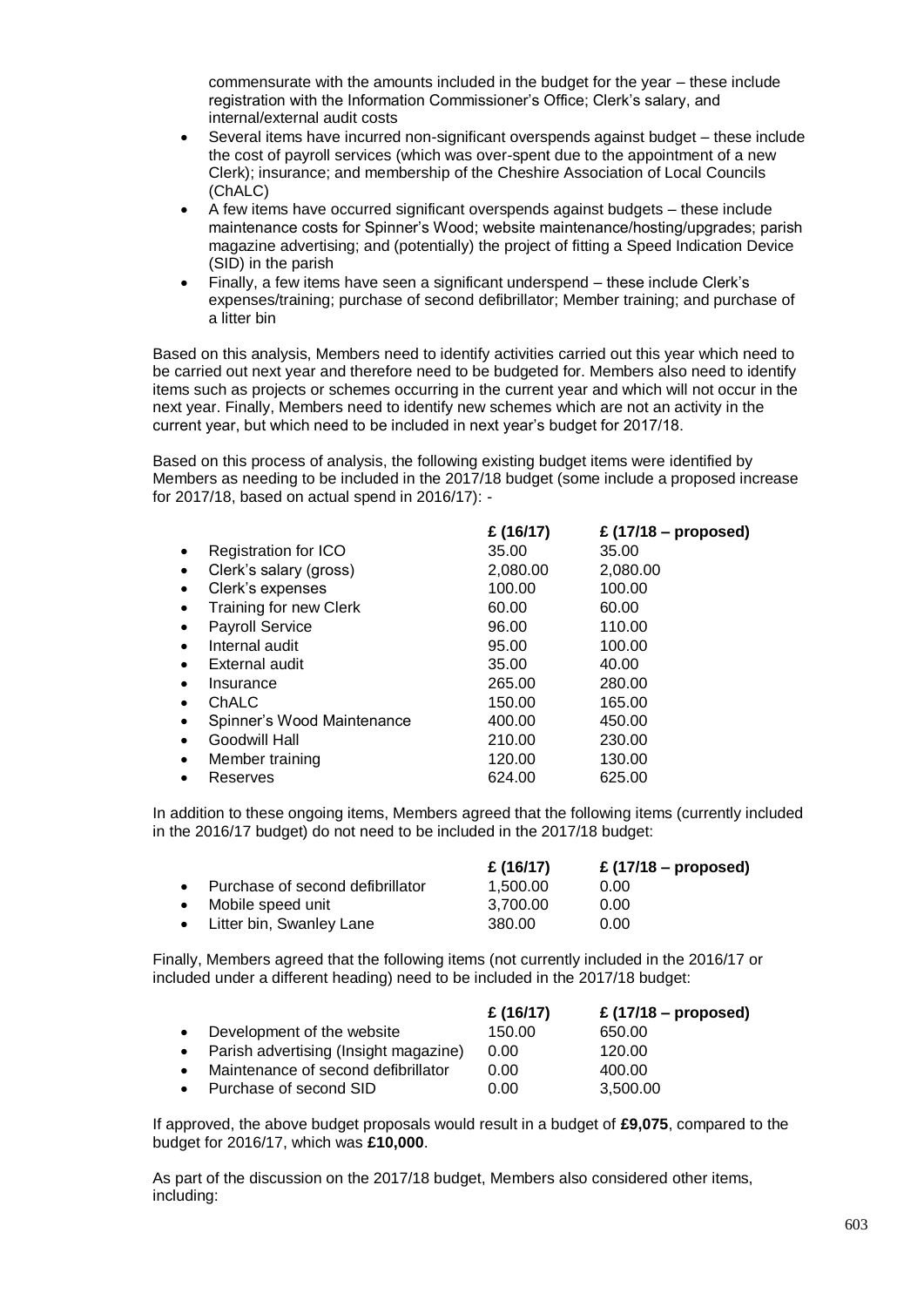- Notice Boards it was agreed to focus on the website development this year
- Housing Needs Survey it was decided not to pursue such a survey
- $CCTV it$  was suggested that CCTV be considered to guard against dog fouling  $-it$ was decided not to pursue
- PCSO it was agreed not to fund a PCSO in 2017/18

Members further agreed that the Chairman would write an article for 'Insight' on the budget and ask for views.

**RESOLVED:** Members agreed to set out proposals for the 2017/18 budget and to subject these proposals to public consultation prior to re-visiting the issue at the December 2016 meeting in the first instance.

# **234 BOROUGH COUNCILLOR'S REPORT**

Councillor Stan Davies of Cheshire East Council was not able to attend the meeting, but did provide a report:

 It has been announced that Council Tax will increase in 2017/18 by 3.99% - the first such increase in some years.

# **235 HIGHWAY MATTERS**

There were no specific items to report.

# **236 PLANNING MATTERS**

The Parish Council was invited to comment on the following planning application:

16/5016N Rose Cottage, Edlestone Hall Lane, Ravensmoor, Cheshire CW5 8PJ Proposal to erect a single storey oak frame mansard sunroom and replacement of existing bay windows.

The Parish Council had no objections to the application.

**RESOLVED:** As outlined above

# **237 SPEED WATCH**

### **237.1 Speed Indication Device (SID)**

The Council expressed its collective frustration at the continued delays in the SID being delivered. The Clerk was asked to confirm the Council's position to the suppliers.

**RESOLVED:** As outlined above

# **238 COMMUNICATION**

It was confirmed that the Chairman will write an article on the 2017/18 budget for the 'Insight' magazine and will also include information on the SID situation.

It was agreed that volunteers will be approached to become first responders or to undertake AED training. The Clerk was asked to approach potential providers of training and to ask if they can come to the parish to provide training. It was also agreed to approach NW Ambulance about First Responders/AED training.

In addition, a notice will be placed in the former telephone kiosk now hosting the new defibrillator so that people are aware of it and a new light will also be fitted.

#### **238.1 Development of the Council's Website**

A discussion took place on the possible development of the Parish Council's website.

It was agreed that the Council's existing website now looks dated and needs replacing.